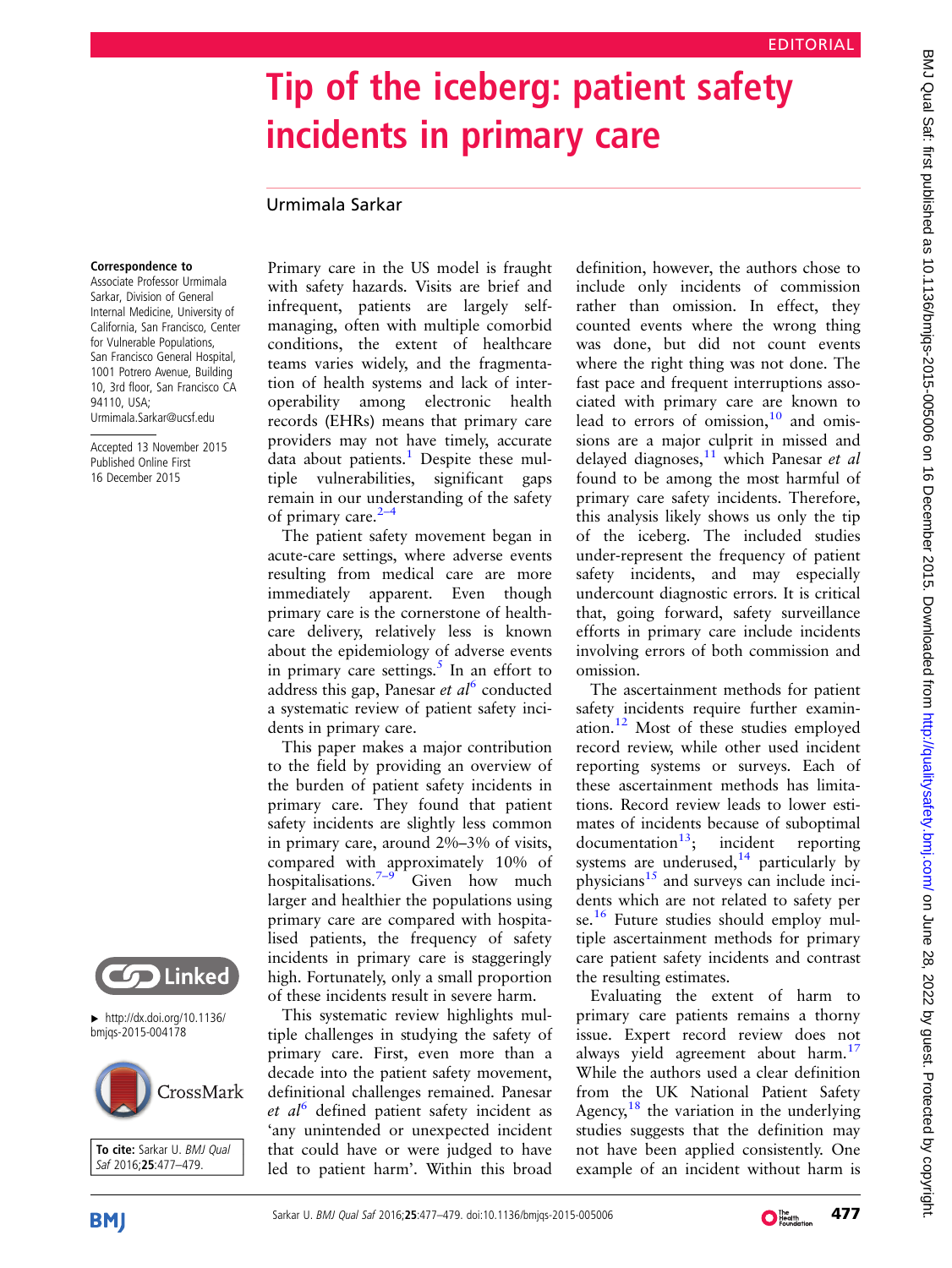<span id="page-1-0"></span>an illegible handwritten prescription which does not impact a patient—perhaps because the pharmacist contacted the physician to clarify. However, an erroneous/harmful medication prescribed by a physician but identified and intercepted by a pharmacist, therefore, not reaching the patient, also represents an incident without harm. These two incidents are conceptually distinct. Developing effective interventions requires precision in describing harm.

Many things can go wrong in primary care. The types of incidents that emerged from this synthesis are medication events, diagnostic errors and communication failures, which I infer includes handoffs among outpatient providers. These results underscore the importance of these three areas as the three pillars of primary care safety. All require substantive investment in improvement and evaluation. While electronic prescribing has eliminated certain medication-related inci-dents,<sup>[19](#page-2-0)</sup> abundant evidence indicates that medication use remains a locus of safety problems in primary  $care.<sup>20</sup>$  $care.<sup>20</sup>$  $care.<sup>20</sup>$  Regarding diagnosis, a recent Institute of Medicine report estimated that every American will experience a missed or delayed diagnosis.<sup>21</sup> <sup>22</sup> The frequency of lasting harm in delayed or missed diagnoses adds to the concern about addressing this often-overlooked safety problem.

Communication failures likely encompass two critical areas for the safety of primary care—handoffs between outpatient providers, who rarely share EHR systems or  $processes, <sup>23</sup>$  $processes, <sup>23</sup>$  $processes, <sup>23</sup>$  and communication with patients. Because patients with chronic conditions are often expected to perform complex self-management tasks independently, $^{24}$  $^{24}$  $^{24}$  suboptimal communication with patients puts them at risk of harm. $25$  These incidents demonstrate the need to embed effective, health literacy and language-appropriate communication in routine primary care.<sup>[26](#page-2-0)–28</sup>

Panesar *et al*<sup>6</sup> synthesis of patient safety incident rates illuminates the agenda for patient safety in primary care. The field urgently needs consensus around definitions of events, harm and preventability that can be implemented with consistency across multiple settings. These definitions should extend from research to practice. We need multicentre, prospective, epidemiological studies using multiple surveillance methods in order to clearly understand the incidence and prevalence of safety incidents in primary care, including both omission and commission events. Improving communication requires a heightened focus on patient engagement and communication needs and preferences. Interventions that seek to reduce harm to patients should focus on both prevention of adverse drug events and improving diagnosis. This research agenda cannot proceed without substantial investment in primary care patient safety research and quality improvement efforts. This investment should come from health systems, payers and research

funders in order to improve safety for all populations receiving primary care.

Because most primary care safety incidents do not lead to immediate harm, they do not seem to carry the same urgency as adverse events in the hospital. But, even if the consequences of a missed cancer diagnosis or dangerous medication combination error take months to years to manifest, they remain just as morbid and just as important to patients as any preventable adverse event in the hospital. Even if most patient safety incidents in primary care carry a low potential for lasting harm, as Panesar et al show, the sheer volume of service delivery translates into a substantial public health burden from patient safety incidents in primary care. The time has thus come to broaden our focus in patient safety accordingly. The tip of the iceberg is a place to start.

## Competing interests None declared.

Provenance and peer review Commissioned; internally peer reviewed.

## **REFERENCES**

- 1 Sarkar U, Wachter RM, Schroeder SA, et al. Refocusing the lens: patient safety in ambulatory chronic disease care. Jt Comm J Qual Pat Saf 2009;35:377–83, 41.
- 2 Gandhi TK, Lee TH. Patient safety beyond the hospital. [N Engl J Med](http://dx.doi.org/10.1056/NEJMp1003294) 2010;363:1001–3.
- 3 Wachter RM. Is ambulatory patient safety just like hospital safety, only without the "stat"? [Ann Intern Med](http://dx.doi.org/10.7326/0003-4819-145-7-200610030-00014) 2006;145:547–9.
- 4 Smith PC, Araya-Guerra R, Bublitz C, et al. Missing clinical information during primary care visits. [JAMA](http://dx.doi.org/10.1001/jama.293.5.565) 2005;293:565–71.
- 5 The Safer Primary Care Expert Working Group. Safer primary care: a global challenge. Geneva: World Health Organization, 2012. [http://www.who.int/patientsafety/summary\\_report\\_of\\_](http://www.who.int/patientsafety/summary_report_of_primary_care_consultation.pdf) [primary\\_care\\_consultation.pdf](http://www.who.int/patientsafety/summary_report_of_primary_care_consultation.pdf) (accessed 23 Oct 2015).
- 6 Panesar S, deSilva D, Carson-Stevens A, et al. How safe is primary care? A systematic review. BMJ Qual Saf 2016;25:544–53.
- Vincent C, Neale G, Woloshynowych M. Adverse events in British hospitals: preliminary retrospective record review. [BMJ](http://dx.doi.org/10.1136/bmj.322.7285.517) 2001;322:517–9.
- 8 Makeham M, Dovey S, Runciman W, Larizgoitia I. Methods and Measures used in Primary Care Patient Safety Research. Better knowledge for safer care. World Health Organization, 2008.
- 9 To Err Is Human: Building a Safer Health System. Washington, DC: National Academy Press, 2000.
- 10 Linzer M, Manwell LB, Williams ES, et al. Working conditions in primary care: physician reactions and care quality. [Ann](http://dx.doi.org/10.7326/0003-4819-151-1-200907070-00006) [Intern Med](http://dx.doi.org/10.7326/0003-4819-151-1-200907070-00006) 2009;151:28–36, W6–9.
- 11 Singh H, Giardina TD, Meyer AN, et al. Types and origins of diagnostic errors in primary care settings. [JAMA Intern Med](http://dx.doi.org/10.1001/jamainternmed.2013.2777) 2013;173:418–25.
- 12 Detection of Safety Hazards. Secondary Detection of Safety Hazards [Webpage] 2015. [https://psnet.ahrq.gov/primers/](https://psnet.ahrq.gov/primers/primer/24/detection-of-safety-hazards) [primer/24/detection-of-safety-hazards](https://psnet.ahrq.gov/primers/primer/24/detection-of-safety-hazards) (accessed 23 Oct 2015).
- 13 Gandhi TK, Burstin HR, Cook EF, et al. Drug complications in outpatients. [J Gen Intern Med](http://dx.doi.org/10.1046/j.1525-1497.2000.04199.x) 2000;15:149-54.